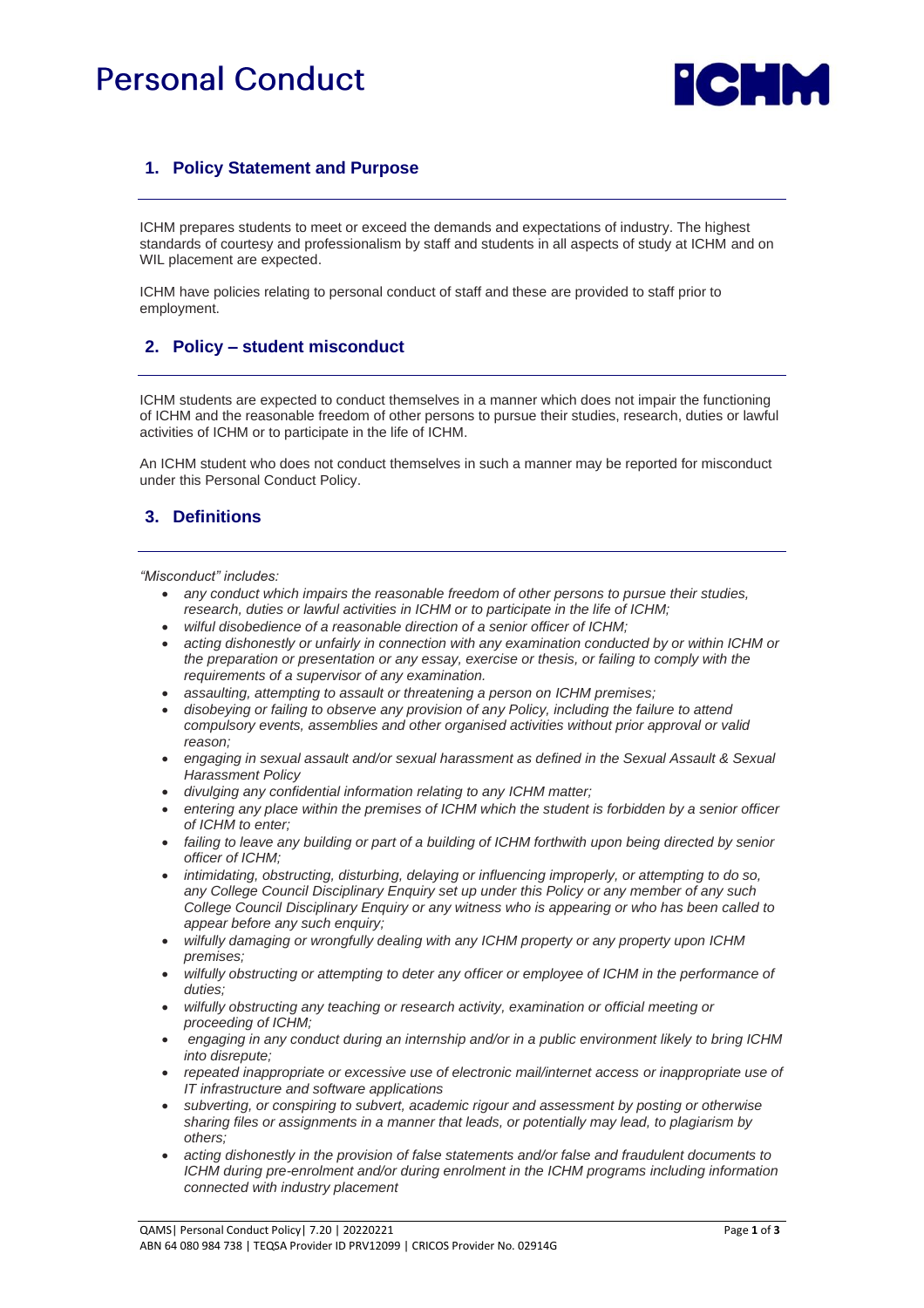*"Senior officer of ICHM" means any member of the Academic Board, ICHM Council, the CEO and Program Director Academic, any member of the academic and administrative staff of ICHM, and any person for the time being acting in the office of any such officer and any other member of the staff of ICHM whom ICHM Council, Academic Board, Academic Committee, or CEO may designate as a senior officer for the purposes of this Policy.*

*"Supervisor" means any person appointed by ICHM to supervise an examination.*

### **4. Procedure – student misconduct**

Any complaint alleging misconduct on the part of a student or students should be made in writing to the PDA.

The PDA shall conduct a thorough investigation to determine the facts. If the PDA determines that there has been no misconduct, then the matter is closed. The PDA will write to the complainant to advise that the matter will not proceed.

If the PDA determines that misconduct occurred, the PDA refers the complaint or apparent misconduct (as the case may be) in writing to the CEO for an enquiry.

Upon receipt of the complaint, the CEO refers the matter to the College Council. The College Council:

- informs the student of the details of the complaint of misconduct or apparent misconduct which has been made or occurred;
- convenes a College Council Disciplinary Enquiry with the person making the complaint or with the CEO (as the case may be), the student complained against, and any other person deemed to be relevant by the Chairperson;
- gives each person appearing and having knowledge of the matter reasonable opportunity to be heard;
- if so desired by the student complained against and the person making the complaint or the CEO (as the case may be), permits both or either of them to be assisted at the enquiry by another member of ICHM provided that the member nominated by either is not also a practitioner of the Supreme Court of South Australia;
- explores reasonable avenues for settling the complaint before invoking any disciplinary powers;
- has the power to conduct the enquiry in such a manner, as the Chairperson deems appropriate and to terminate the proceedings at any point, if in the opinion of ICHM Council it is impossible for any reason to complete the enquiry.

If the disciplinary enquiry finds misconduct proved, ICHM Council, through the CEO, may impose any one or more of the following penalties:

- suspension from attendance at classes:
- suspension of the right to enter or be on the land and premises of ICHM, or any specified building or land of ICHM or any specified part there of;
- exclusion or suspension from attendance at any examination (imposed prior to or during the currency thereof);
- cancellation or refusal of credit for any examination in any case where cheating or dishonesty in examinations is established;
- expulsion from ICHM for a limited period
- expulsion from ICHM.